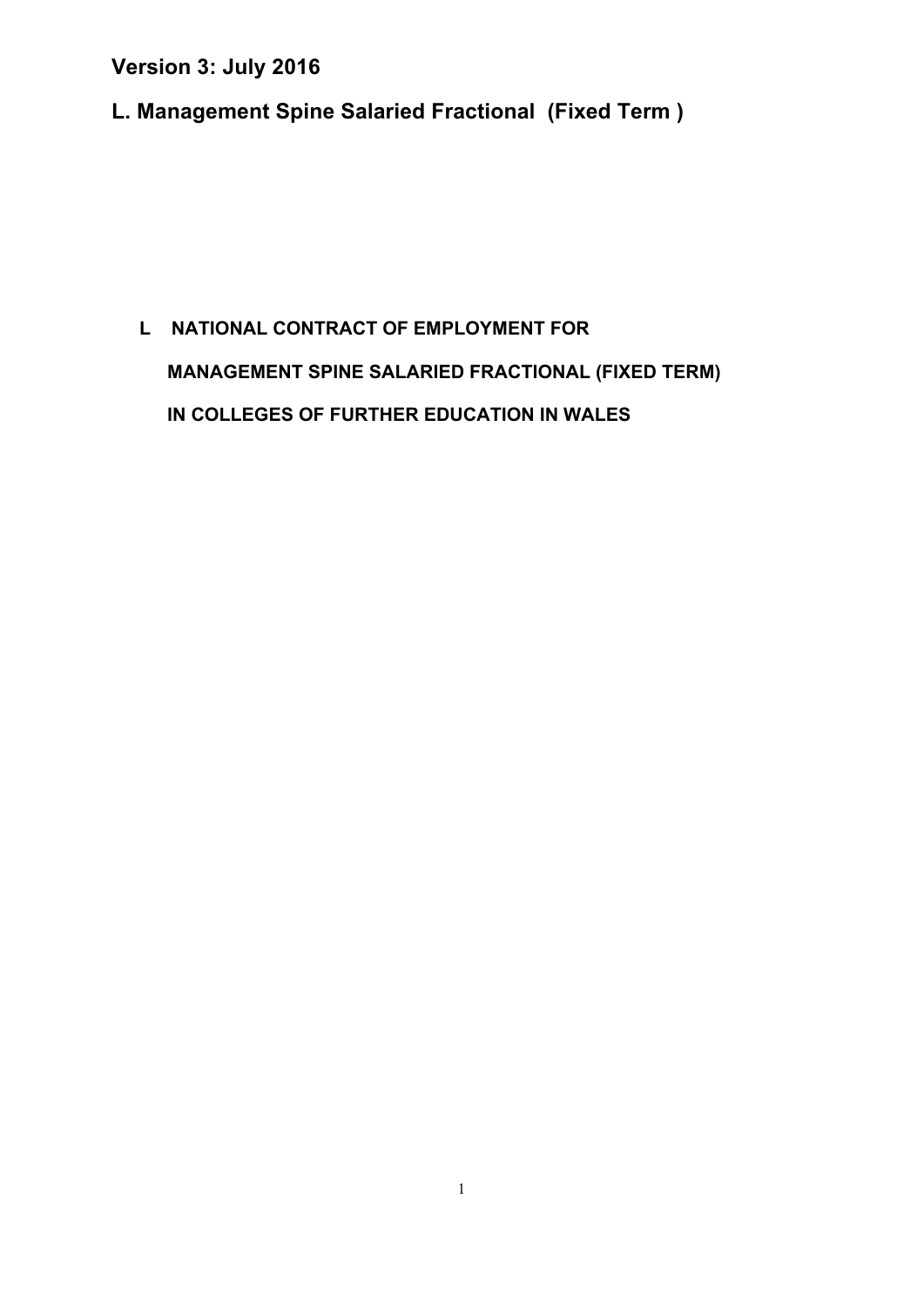# **L. Management Spine Salaried Fractional (Fixed Term )**

**THE EMPLOYER:** [Name and address of Corporation<sup>1</sup>] ("the Corporation")

**THE EMPLOYEE: [**Name and address of Employee**]**

**DATE OF ISSUE**: ………………………………………

#### **1. Date of Commencement**

- 1.1 Your employment commenced /shall commence on  $\lceil \cdot \rceil$  and will continue until  $\lceil \bullet \rceil$ .
- 1.2 Your period of continuous employment [will begin/began] on [ $\cdot$ ].
- 1.3 If you are made redundant your period of service with certain other employers will be aggregated with your service with the Corporation for the purpose of determining your redundancy payment. This is in accordance with the Redundancy Payments (Continuity of Employment in Local Government, Etc) (Modification) Order 1999 as amended from time to time.
- 1.4 Your appointment is made in accordance with the Corporation's recruitment and selection procedures and may be subject to the receipt of a satisfactory enhanced DBS disclosure and two satisfactory professional references.

#### **2. Duration**

The Employment shall commence on [●] and, subject to both the probationary period and termination provisions, shall continue until [●].

#### **3. Probationary Period**

<u> 1989 - Jan Samuel Barbara, margaret e</u>

The first 6 months of your employment will be a probationary period, during which your suitability for the position to which you have been appointed will be assessed. The Corporation reserves the right to extend your probationary period if, in its opinion, circumstances so require. During your probationary period, or at the end of it, your employment may be terminated either by you or by the Corporation on giving one month's written notice. You will be deemed to have passed your probationary period unless you are notified otherwise in writing.

 $1$  Not all colleges have Corporations. In this document the term 'Corporation' includes governing bodies or other supervisory boards.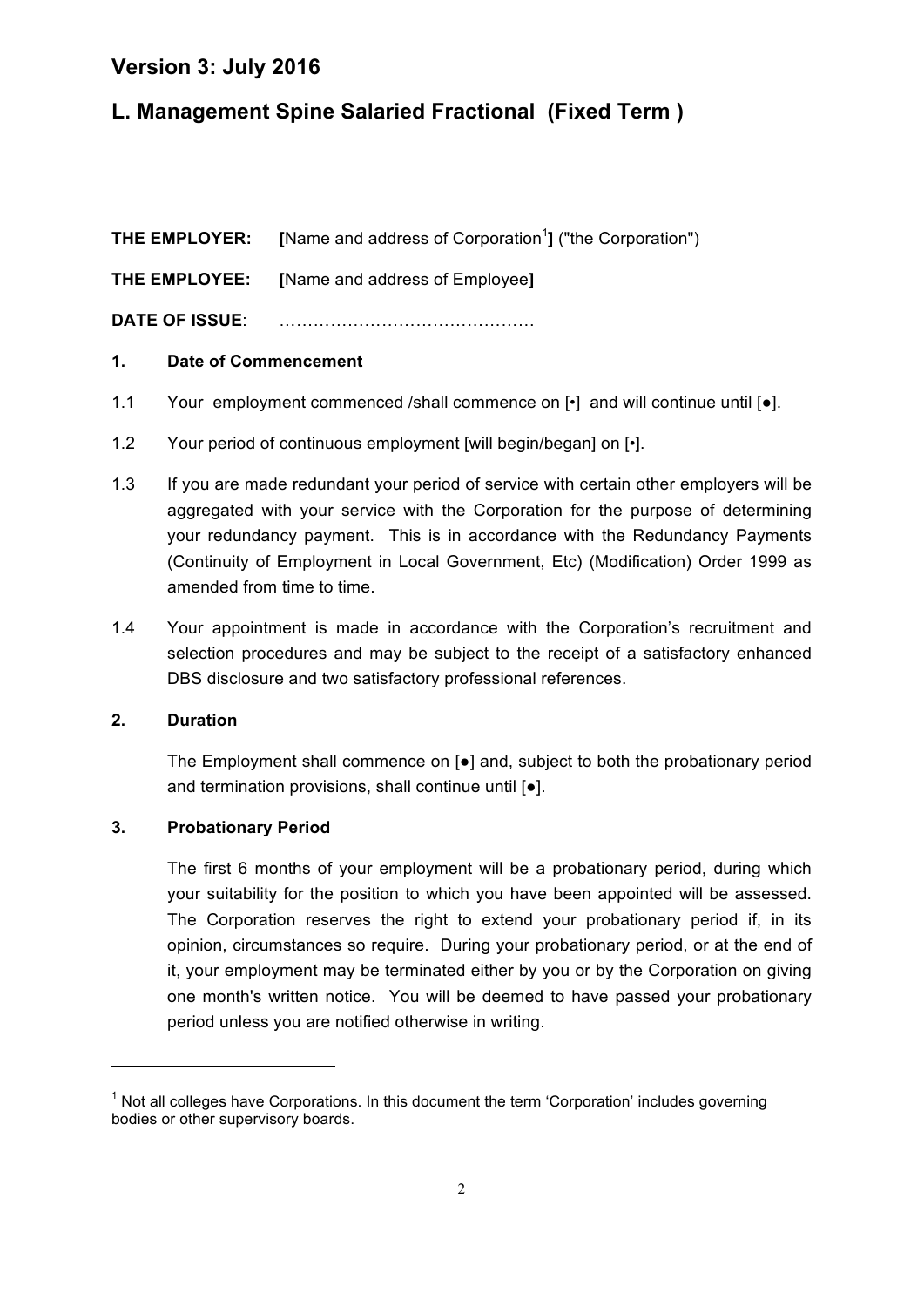# **L. Management Spine Salaried Fractional (Fixed Term )**

#### **4. Duties**

- 4.1 You will be employed as [job title] and your duties are those as specified within your Job Description together with any lawful and reasonable instruction given to you.
- 4.2 You may be required in pursuance of your duties to perform services not only for the Corporation but also for any Subsidiary which the Corporation has or may acquire in the future.
- 4.3 You are expected to work flexibly and efficiently, to maintain the highest professional standards and to promote and implement the policies of the Corporation consistent with the role.
- 4.4 You will be expected to comply with any policies and procedures commensurate with your role which the Corporation may from time to time issue to ensure the efficient operation of its business and the welfare and interests of its students and employees**.**

#### **5. Remuneration**

- 5.1 Your salary will be based on the Full Time Equivalent salary of [£INSERT•] per annum in accordance with the national pay scale pertinent to your role with your appointment on (INSERT GRADE). Your pro-rata salary will be  $E = 1$  per annum based on the proportion of a full-time equivalent, "FTE", as set out in Clause 10.1 Your salary is payable monthly in arrears by direct credit transfer.
- 5.2 Any salary progression will be determined in accordance with the salary scales set out in the national pay scales pertinent to your role.

#### **6. Place of Work**

- 6.1 Your primary place of work will be the Corporation's premises at [INSERT •]. [Your duties will also require you to work at [INSERT] list the locations].
- 6.2 In the event that there is an organisational need to change your primary place of work on an indefinite basis, this will be subject to consultation and agreement with you.

#### **7. Mobility**

7.1 There may also be a business need to travel and work on a temporary basis at any premises which the Corporation currently has or may subsequently acquire or at any premises at which it may from time to time provide services. This would be subject to discussion and agreement giving due regard to the following considerations: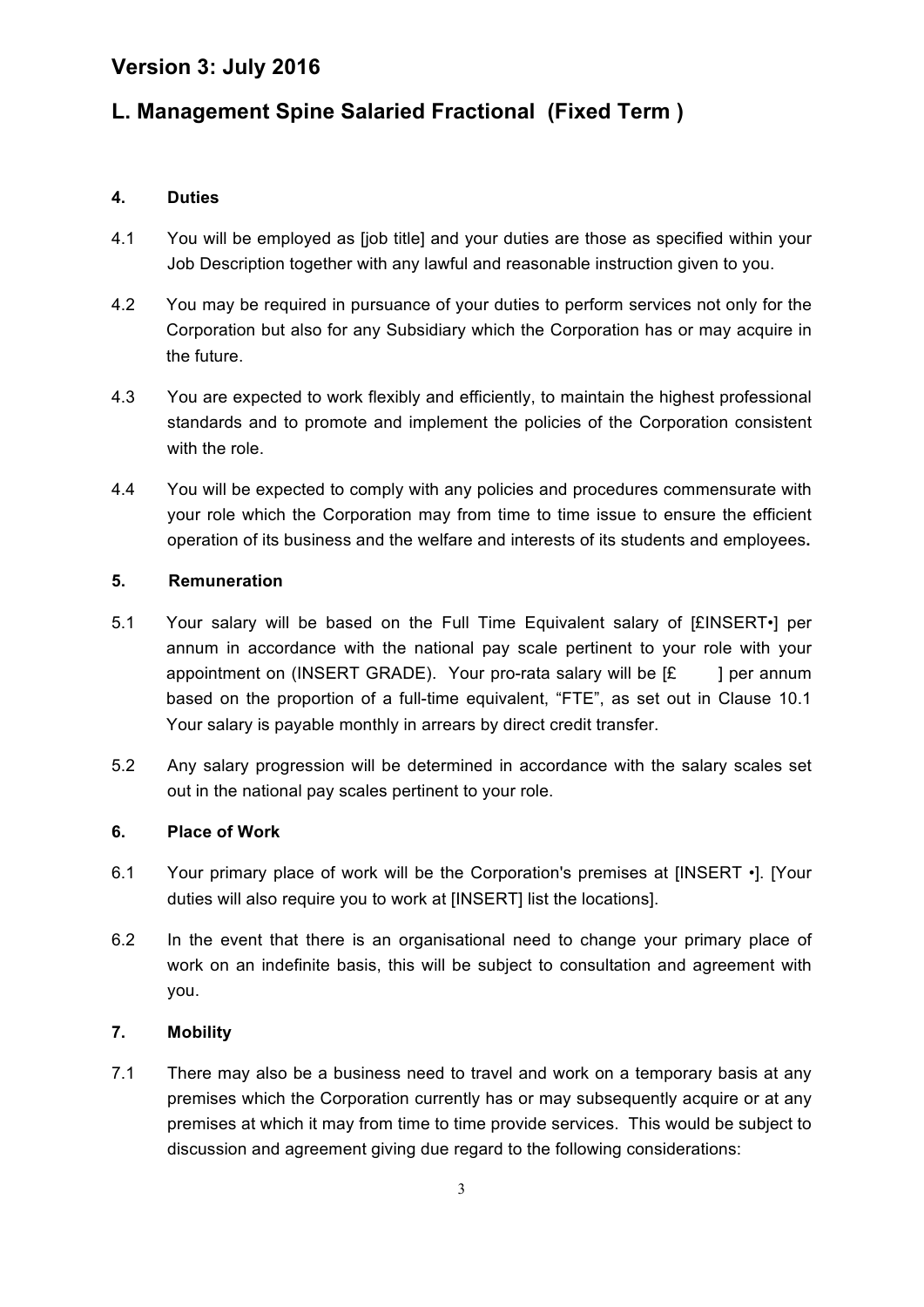# **L. Management Spine Salaried Fractional (Fixed Term )**

- The location and arrangements for travel and subsistence;
- The length of the working day with increased travel time;
- The hours of work;
- The timescale and duration of the proposed arrangements;
- The employee's personal and family circumstances.
- 7.2 From time to time you may be required to travel and work on a temporary basis at locations outside the UK and for a period of no more than 4 weeks subject to the arrangements set out in Clause 7.1.

#### **8. Appraisal and Continuing Professional Development**

- 8.1 You are required to participate in the staff appraisal scheme approved by the Corporation;
- 8.2 You are required to participate in reasonable arrangements for your further training and development.
- 8.3 Full details of the Corporation's policy in relation to Continuing Professional Development can be found at [INSERT link].

#### **9. Requirement for Teaching Qualification**

There is no teaching requirement attached to this post and a teaching qualification is not required.

OR

- 9.1 Managers who teach are subject to the teaching qualifications prescribed by the Further Education Teachers Qualifications (Wales) Regulations 2002 as amended from time to time.
- 9.2 The Corporation will review with you, either prior to commencement of employment or shortly thereafter, the qualifications required for the post that you are to fill and will provide such assistance as it deems reasonable to enable you, if required, to secure requisite qualifications. In the event that you fail to secure the requisite qualifications within the period specified in the Regulations, the Corporation may have no alternative but to terminate your employment and to this end the Corporation reserves the right notwithstanding any other provisions of this contract, to terminate your employment by giving notice in accordance with Clause 35.1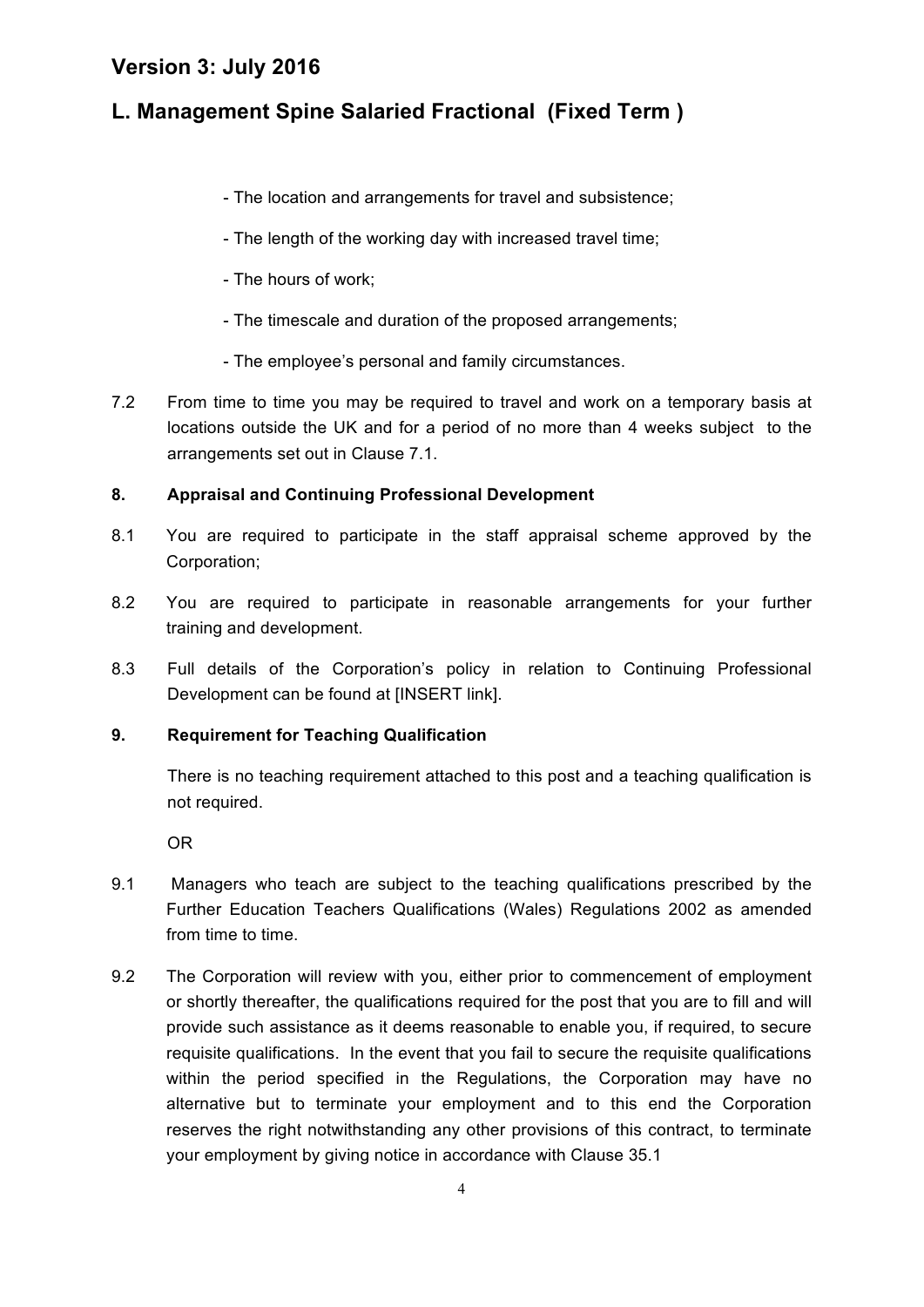# **L. Management Spine Salaried Fractional (Fixed Term )**

#### **10. Working Hours**

- 10.1 You will be expected to work such hours as are reasonably necessary for the proper performance of your duties and responsibilities, with a normal working week of [INSERT •] hours, representing a proportion of [INSERT•] FTE. The normal working week is Monday to Friday and in some cases Saturday, by agreement.
- 10.2 You may be required to work additional hours for which you will not be paid overtime, however, any agreed hours in excess of your normal working hours will be covered by time off in lieu (TOIL) arrangements in accordance with the Corporation's policy.
- 10.3 You may sometimes be requested to work on a Bank or Public Holiday, in which case you will be given time off in lieu, should you agree to this, or payment in accordance with the Corporation's policy.

#### **11. Holidays**

- 11.1 You are entitled to [INSERT DAYS] paid annual leave in each holiday year (being the period from 1st September to 31st August), and a pro-rata entitlement of 8 Bank and Public Holidays normally observed in Wales and a pro-rata entitlement of up to 5 efficiency days. Your holidays are derived from a full time equivalent entitlement of 37 Days. Your annual leave will accrue on the basis of  $1/12<sup>th</sup>$  of your annual entitlement for each month of completed service.
- 11.2 The Corporation reserves the right to schedule a number of closure days in the Annual Calendar, in the interest of efficiency. Where the total number of such days do not exceed 5 per annum, you will not be required to use your annual leave entitlement. Where the Corporation schedules more than 5 such days per annum, days in excess of your pro-rata entitlement must be taken as part of your annual leave.
- 11.3 The timing of all holidays is subject to the agreement of your line manager. You are required to submit an outline schedule of any significant holidays, where possible before 31st October in any holiday year.
- 11.4 If, on the termination of your employment, you have exceeded your accrued holiday entitlement including Bank and Public holidays up to the date of termination, the Corporation will be entitled to deduct the excess from your final salary payment calculated at a rate of  $1/260<sup>th</sup>$  of your salary for each of the excess days. If you have any unused holiday entitlement, the Corporation will require you to take it during your notice period unless it agrees to pay you the appropriate sum in lieu.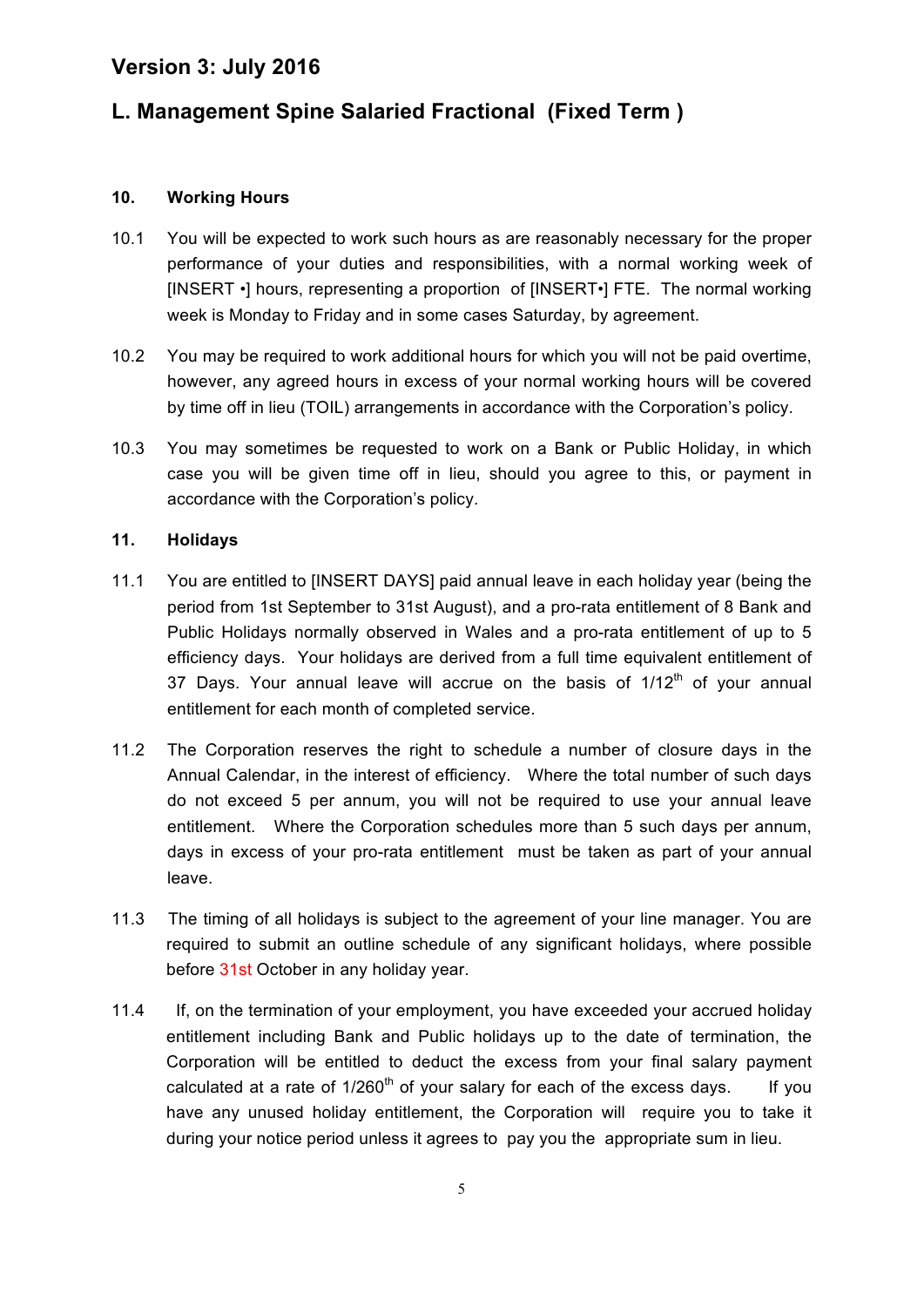# **L. Management Spine Salaried Fractional (Fixed Term )**

- 11.5 If the Corporation terminates your employment, by reason of gross misconduct in accordance with Clause 35.3, any payment due for outstanding holiday entitlement shall be limited to your statutory entitlement under the Working Time Regulations 1998. Any paid holidays (including Bank and Public holidays) taken shall be deemed first to have been taken in satisfaction of that statutory entitlement.
- 11.6 If either party has served notice to terminate the appointment, the Corporation may require you to take any outstanding holiday entitlement during the notice period. Any outstanding holiday entitlement shall be deemed to be taken during any period of garden leave under Clause 35.4
- 11.7 Holiday entitlement for one holiday year cannot be taken in subsequent holiday years unless otherwise agreed by the Principal. In some exceptional cases up to 5 days may be rolled forward, but only with the agreement of the Principal. Failure to take holiday entitlement in the appropriate holiday year will lead to forfeiture of any accrued holiday without any right to payment in lieu thereof*.*
- 11.8 If you are not able to take holiday entitlement due to sickness, accrual of holiday entitlement will be restricted to 28 days pursuant to the statutory requirements of the Working Time Regulations 1998 which will be paid in lieu (on termination of employment only) or carried over by agreement with Corporation's Human Resources on receipt of confirmation from your G.P.

#### **12. Expenses**

Expenses which you incur in the proper performance of your duties will be reimbursed by the Corporation providing that they have been approved in advance by your line manager and are matched by signed and approved receipts in accordance with the Corporation's Financial Regulations which can be obtained from [INSERT LOCATION].

#### **13. Pension**

#### *Either:-*

You will automatically become a member of the Teachers' Pension Scheme (TPS) subject to its terms and conditions from time to time in force. You may elect to opt out of the scheme at any time. Further details may be obtained from the TPS. The TPS is contracted out of the State Earnings Related Pension Scheme. It follows that as a member of the TPS a contracting out certificate under the Social Security Pensions Act 1975 will be in force in respect of your employment. If you opt out of the TPS, the Corporation is still obliged to comply with the employer duties under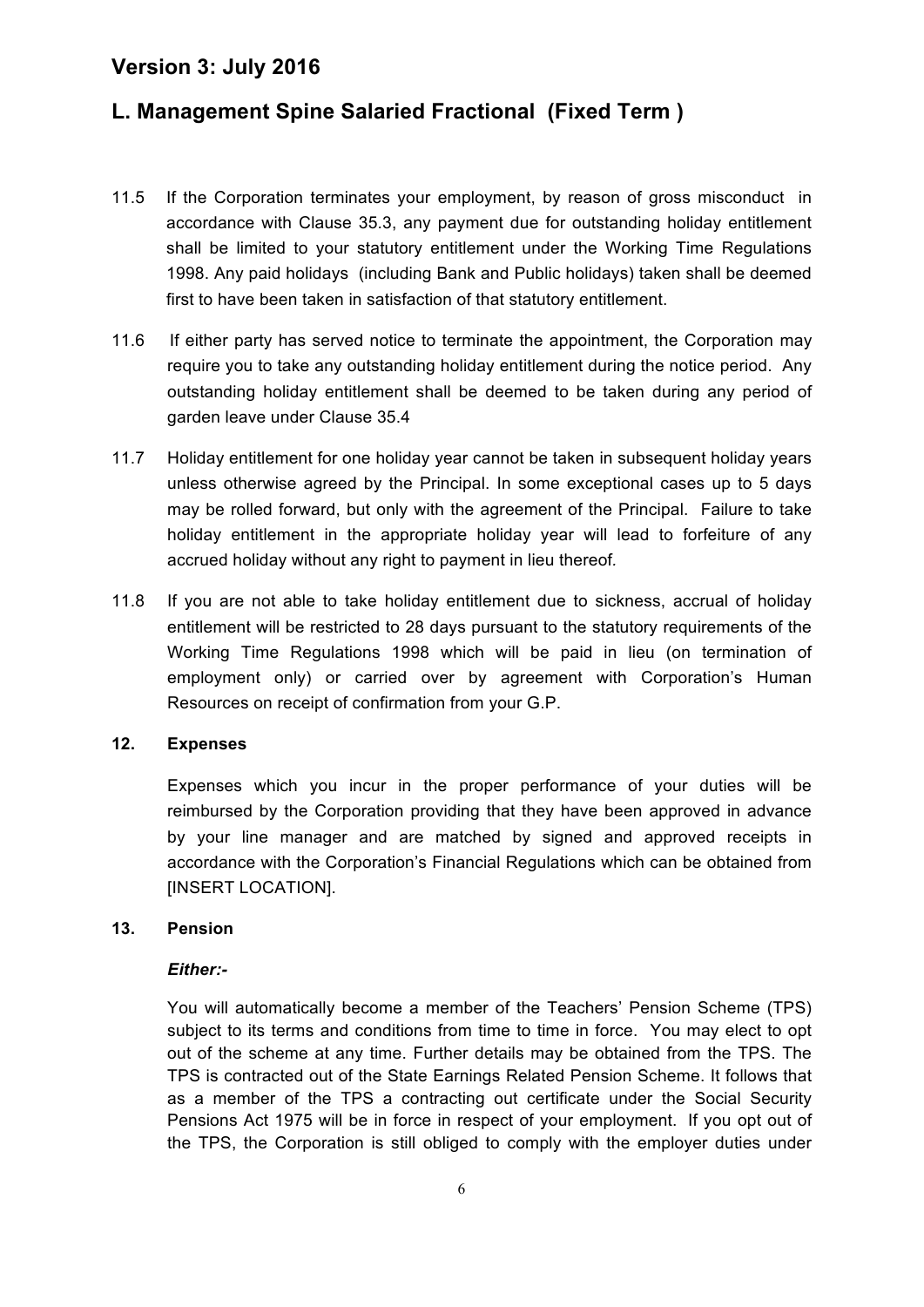# **L. Management Spine Salaried Fractional (Fixed Term )**

Part 1 of the Pensions Act 2008 and it will automatically enrol or re-enrol you into a Pension scheme as and when required by law.

*Or:-*

You will automatically become a member of the Local Government Pension Scheme (LGPS) subject to its terms and conditions from time to time in force. You may elect to opt out of the scheme at any time. Further details may be obtained from the LGPS. If you opt out of the LGPS, the Corporation is still obliged to comply with the employer duties under Part 1 of the Pensions Act 2008 and it will automatically enrol or re-enrol you into a Pension scheme as and when required by law.

#### **14. Deductions**

For the purposes of the Employment Rights Act 1996, you hereby authorise the Corporation to deduct from your salary or any other payments due to you any agreed sums due from you to the Corporation, including any overpayments, loans or advances made to you by the Corporation. You will be provided with a deduction schedule accordingly.

#### **15. Sickness**

- 15.1 If you are absent from work due to sickness or injury, you may be eligible to receive sick pay in accordance with the Corporation's Sickness Policy. Further details in respect of sickness may be obtained from [INSERT LOCATION]
- 15.2 The payment of sick pay is subject to your compliance with the Corporation's rules for the notification and verification of sickness absence, which are set out in the Sickness Policy.
- 15.3 The Corporation has the right to require you to attend a medical examination by a doctor or occupational health specialist nominated by the Corporation, in particular but not limited to circumstances where you are absent on long term sickness. The Corporation reserves the right to cease to make payments of sick pay in the event that you repeatedly fail to attend at such an appointment having been requested to do so, without reasonable justification.
- 15.4 If you receive compensation following an injury or accident which occurred outside work for loss of earnings, you will be required to repay to the Corporation compensation paid for such loss of earnings, up to the value of sick pay received less your statutory entitlement.

#### **16. Maternity Leave**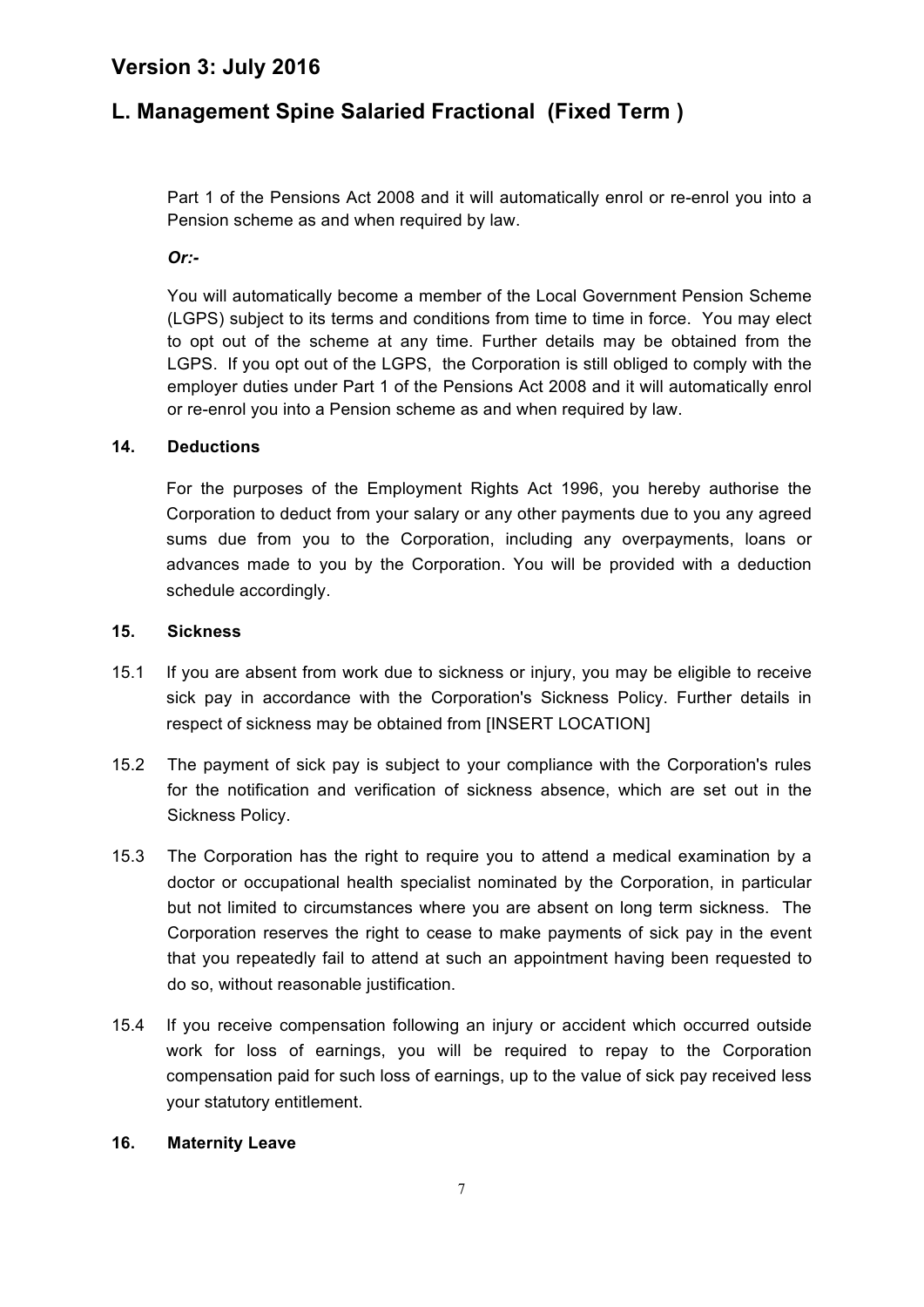# **L. Management Spine Salaried Fractional (Fixed Term )**

If you become pregnant, you will be eligible to take maternity leave and may qualify for employer and/or statutory maternity pay. Full details of the Corporation's Maternity Policy and the procedures with which you must comply in order to exercise your rights under it are available from [INSERT LOCATION].

#### **17. Paternity Leave**

Where your Spouse/Partner becomes pregnant, you will be eligible to take paternity leave and receive paternity pay. Full details of the Corporation's Paternity Leave Policy and the procedures with which you must comply in order to exercise your rights under it are available from [INSERT LOCATION].

#### **18. Parental Leave**

You will be entitled to take parental leave in accordance with the Maternity and Parental Leave Regulations 1999, as amended, or alternatively in accordance with any policy or procedure on this subject which has been adopted by the Corporation. Further details in respect of parental leave may be obtained from [INSERT LOCATION].

#### **19. Adoption Leave**

If you adopt a child, you may be eligible to take adoption leave and receive adoption pay. Full details of the Corporation's Adoption Policy and the procedures with which you must comply in order to exercise your rights under it are available [INSERT LOCATION].

#### **20. Health and Safety**

The Corporation recognises and accepts its responsibilities as an employer to ensure, so far as is practicable, the health, safety and welfare of all its employees. A copy of the Health and Safety Policy, subject to amendment from time to time, can be obtained from [INSERT LOCATION]. You are responsible for familiarising yourself with the policy and adhering to the health and safety rules in the workplace.

#### **21. Exclusivity of Service**

21.1 You are required to devote your time, full attention and abilities to your duties during your contracted working hours and to act in the best interests of the Corporation at all times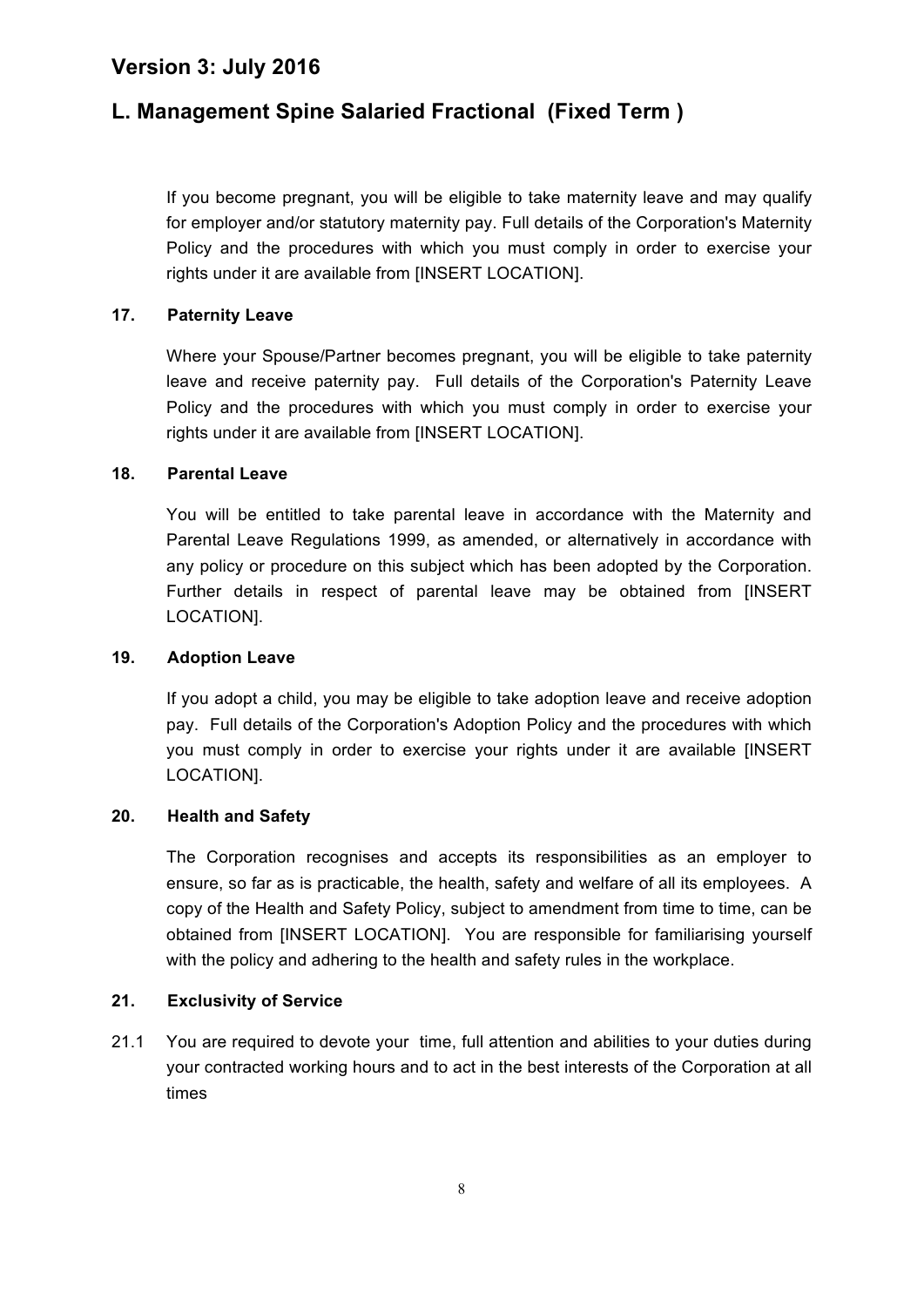# **L. Management Spine Salaried Fractional (Fixed Term )**

- 21.2 You are required to notify the Corporation's Human Resources Department in writing of any other employment or paid activities that you currently undertake or intend to undertake for the duration of this contract.
- 21.3 The Corporation reserves the right to refuse permission to undertake such employment or paid activities where the following applies.
	- (i) there is a conflict or competition with the work of the Corporation
	- (ii) it involves the use of Corporation property
	- (iii) it prevents the effective undertaking of your duties for the Corporation
	- (iv) it contravenes the Working Time Regulations 1998;
	- (v) it poses a risk to the Corporation's reputation.
- 21.4 If you have any doubts about possible conflicts of interest you must consult the Corporation's Human Resources Department and where required obtain written permission from the Principal.
- 21.5 Where paid leave of absence is granted to undertake activity for another organisation any payment (expenses exempt) received in respect of that activity must be transferred to the Corporation

#### **22. Confidentiality**

- 22.1 You shall not either during your employment (except in the proper performance of your duties), nor at any time after its termination, use for your own purposes (or for any purposes other than those of the Corporation) or divulge to any person, corporation, company or other organisation whatsoever any confidential information belonging to the Corporation or to any Subsidiary or relating to its or their affairs or dealings which may come to your knowledge during your employment. This restriction shall cease to apply to any information or knowledge which may come into the public domain after the termination of your employment, other than as a result of unauthorised disclosure by you or by any third party. The Trade Union and Labour Relations (Consolidation) Act 1992 (TULR(C)A 1992) requires employers to disclose information for the purposes of collective bargaining to accredited representatives of recognised trade unions. This restriction shall not apply to any use or disclosure authorised by the Corporation or required by law or in furtherance of a legitimate trade union activity.
- 22.2 Confidential information shall include (but shall not be limited to) the following: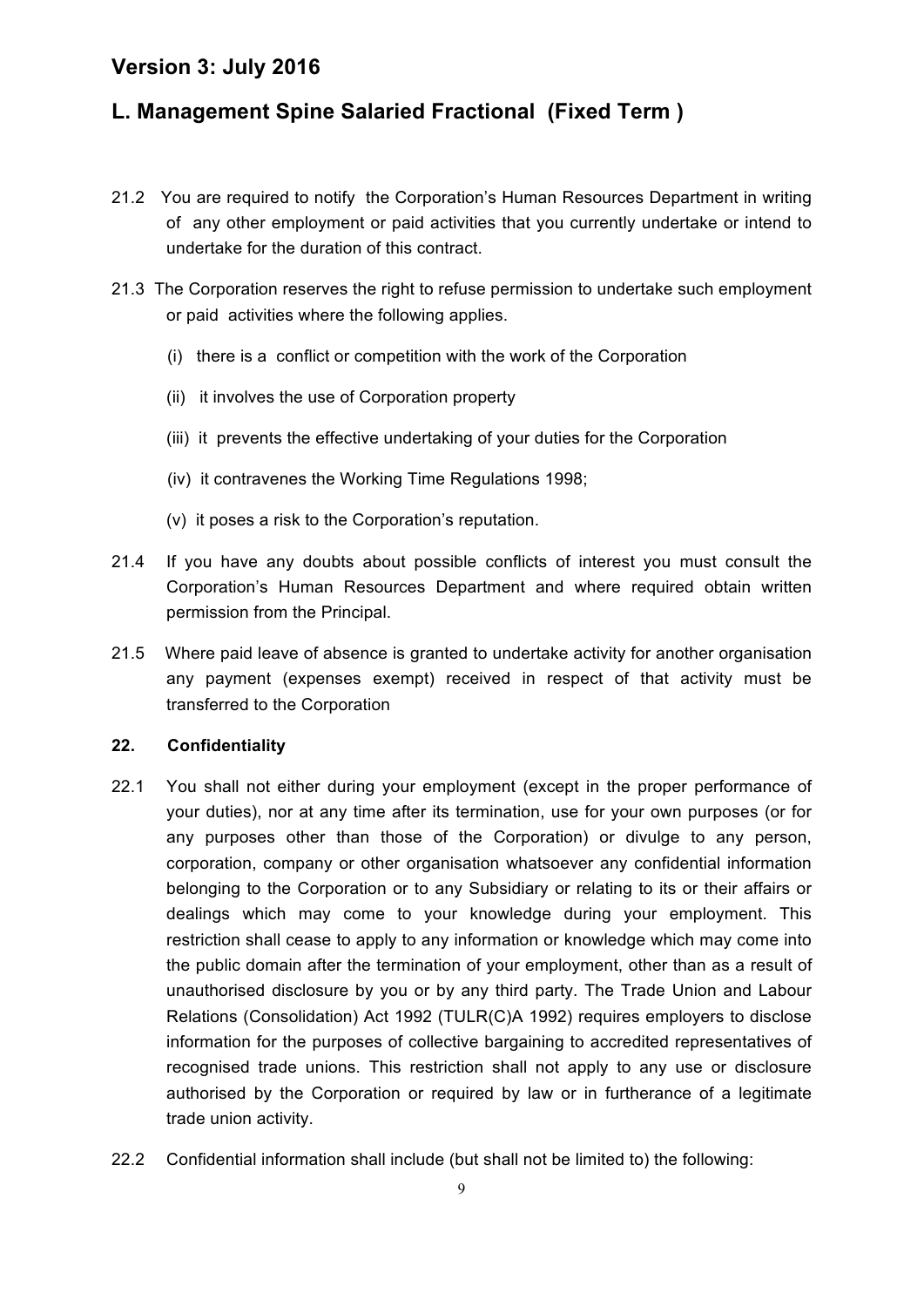# **L. Management Spine Salaried Fractional (Fixed Term )**

- (a) Information concerning the services offered or provided by the Corporation or any Subsidiary including the names of any persons, companies or other organisations to whom such services are provided, their requirements and the terms upon which services are provided to them (save that such information shall not be regarded as confidential once it has been published in any prospectus or other document which is available to members of the public)
- (b) The Corporation's marketing strategies and business plans or those of any Subsidiary and the marketing strategies and business plans of other corporations or governing bodies involved in collaborative partnerships if appropriate.
- (c) Any information relating to a proposed reorganisation, expansion or contraction of the Corporation's activities (or those of any Subsidiary) including any such proposal which also involves the activities of any other corporation or organisation.
- (d) Financial information relating to the Corporation or any Subsidiary (save to the extent that such information is included in published audited accounts).
- (e) Details of:
	- (i) Employees of the Corporation or any Subsidiary, the remuneration and other benefits paid to them and their experience, skills and aptitudes and/or
	- (ii) Any arrangements for the supply of personnel to the Corporation or any Subsidiary by a third party provider.
- (f) Any information which you have been told is confidential or which you might reasonably expect to be confidential.
- (g) Any information which has been given to the Corporation or any Subsidiary in confidence by students or other persons, companies or organisations.
- 22.3 Notwithstanding the above, the Corporation affirms that professional staff have freedom within the law to question and test received wisdom relating to academic matters, and to put forward new ideas, and controversial or unpopular opinions about academic matters without placing themselves in jeopardy or losing the jobs and privileges they have at the Corporation.
- 22.4 All records, documents and other papers (together with any copies or extracts thereof) made or acquired by you in the course of your employment shall be the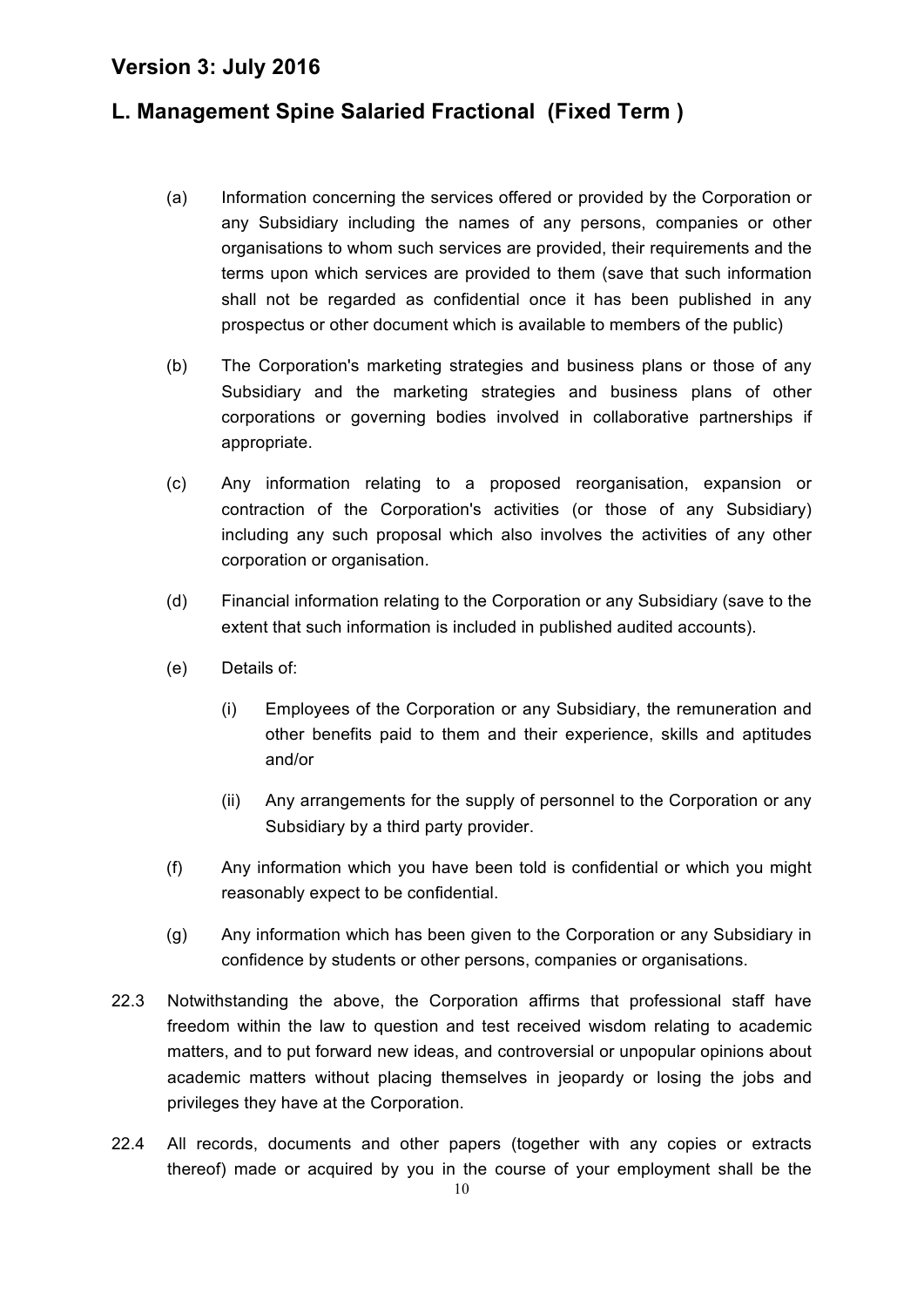# **L. Management Spine Salaried Fractional (Fixed Term )**

property of the Corporation and must be returned to it upon request on the termination of your employment.

- 22.5 Nothing in this contract, and in particular this Clause 22, is intended to prejudice your rights in relation to any protected disclosure under the meaning of Section 43A of the Employment Rights Act 1996 as amended from time to time (Whistleblowing).
- 22.6 Any request received by you under the Freedom of Information Act 2000 will be forwarded to [your Line Manager/HR Department/Information Officer] for consideration. Under no circumstances should you respond to such a request directly.

#### **23. Data Protection**

You agree to abide by the Corporation's Data Protection Policy available at [INSERT LINK] as amended from time to time and the provisions of the Data Protection Act 1998 when handling personal data in the course of employment including personal data relating to any employee, student, client, supplier or agent of the Corporation or any subsidiary.

#### **24. Copyright**

- 24.1 The copyright in all records, documents and course materials produced or made by you in the course of your employment after your appointment to the Corporation, shall belong to the Corporation.
- 24.2 The copyright of any work or design compiled, edited or otherwise brought into existence by you as a scholarly work for the purposes of furthering your professional career shall belong to you. "Scholarly work" includes items such as books, contributions to books, articles and conference papers, and shall be construed in the light of the common understanding of the phrase in further and higher education.

#### **25. Grievances**

- 25.1 If you have a grievance relating to your employment, you are entitled to invoke the Corporation's Grievance Procedure which is available from [INSERT LOCATION].
- 25.2 You may from time to time be required to participate in some capacity in an employee grievance.

#### **26. Disciplinary Procedures**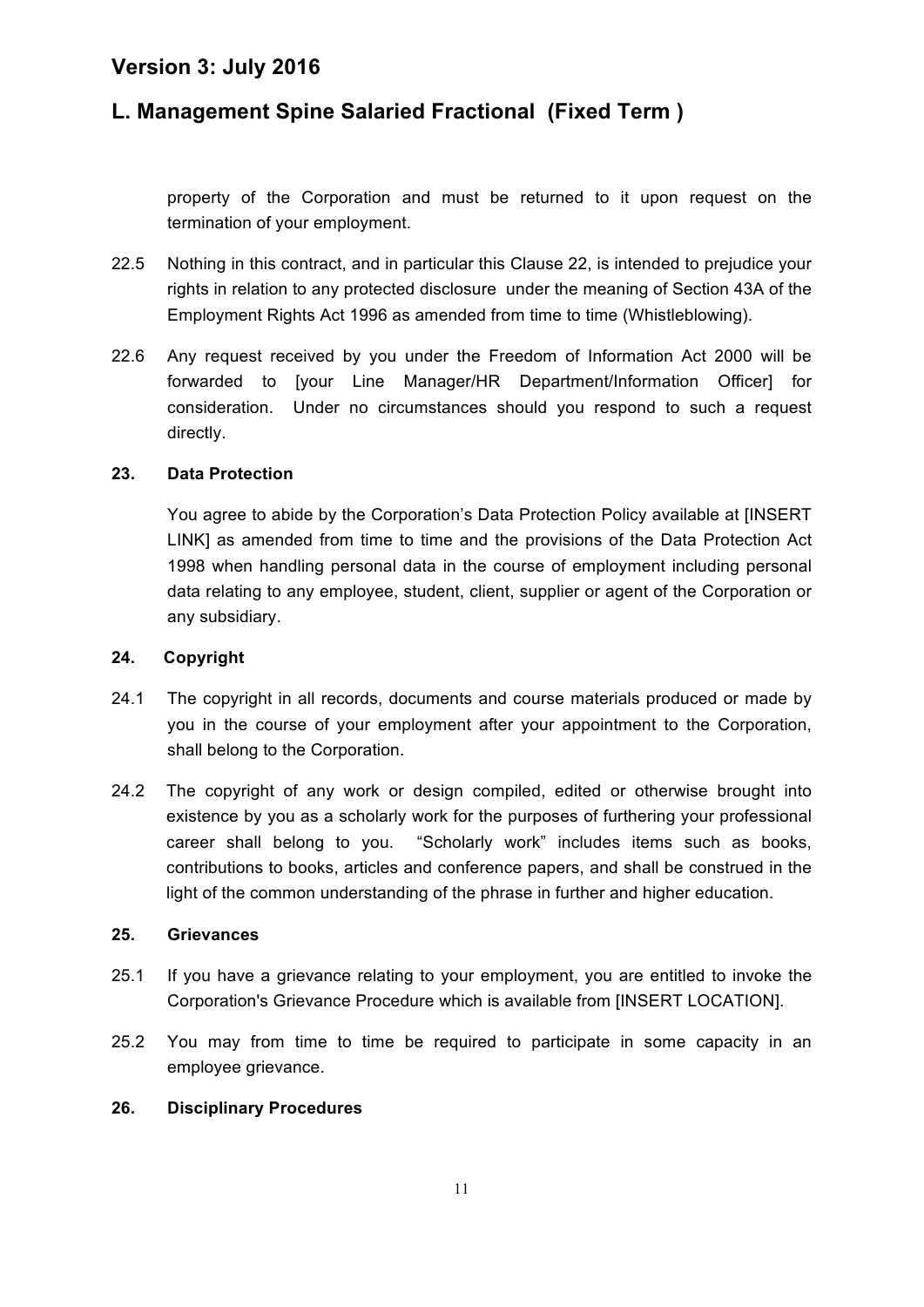# **L. Management Spine Salaried Fractional (Fixed Term )**

- 26.1 The Corporation expects reasonable standards of performance and conduct from its employees. Details of the Corporation's Procedures can be found at [INSERT LOCATION] together with the Staff Code of Conduct.
- 26.2 You may from time to time be required to participate in some capacity in a disciplinary procedure.

#### **27. Capability Procedures**

The Corporation has procedures in place designed to assist and encourage all employees to achieve and maintain standards of job performance. The aim is to ensure consistent and fair treatment for all and to assist any employee who is considered to be experiencing difficulties in performing satisfactorily the duties required of the post to which s/he was appointed. Details of the Corporation's Procedures can be found at [INSERT LOCATION]

#### **28. Protected Disclosures - Whistleblowing**

If you have concerns regarding activities including but not limited to malpractice, fraud or corruption within the Corporation and / or any of its subsidiaries, you should refer to the Corporation's Whistleblowing Policy which can be found at [INSERT LOCATION] to assist you in raising your concerns.

#### **29. Safeguarding Children and Adults**

The Corporation has policy and procedures in place which set out the statutory safeguarding responsibilities of Further Education Colleges, as well as good practice recommendations, in relation to children and adults. All employees are required to adhere to the Corporation's Safeguarding Policy and associated procedures and guidance, which may be varied by the Corporation from time to time. Details can be found at IINSERT LOCATIONI.

#### **30. Social Networking**

You should be aware that the internet is provided primarily for business use. The Corporation recognises that many employees use the internet, including social media for personal and business purposes. You should therefore have due regard to the Corporation's Social Media and/or Email Policy and/or Acceptable Usage Policy when using the internet including social media for personal and business purposes.

#### **31. Monitoring of Telecommunications**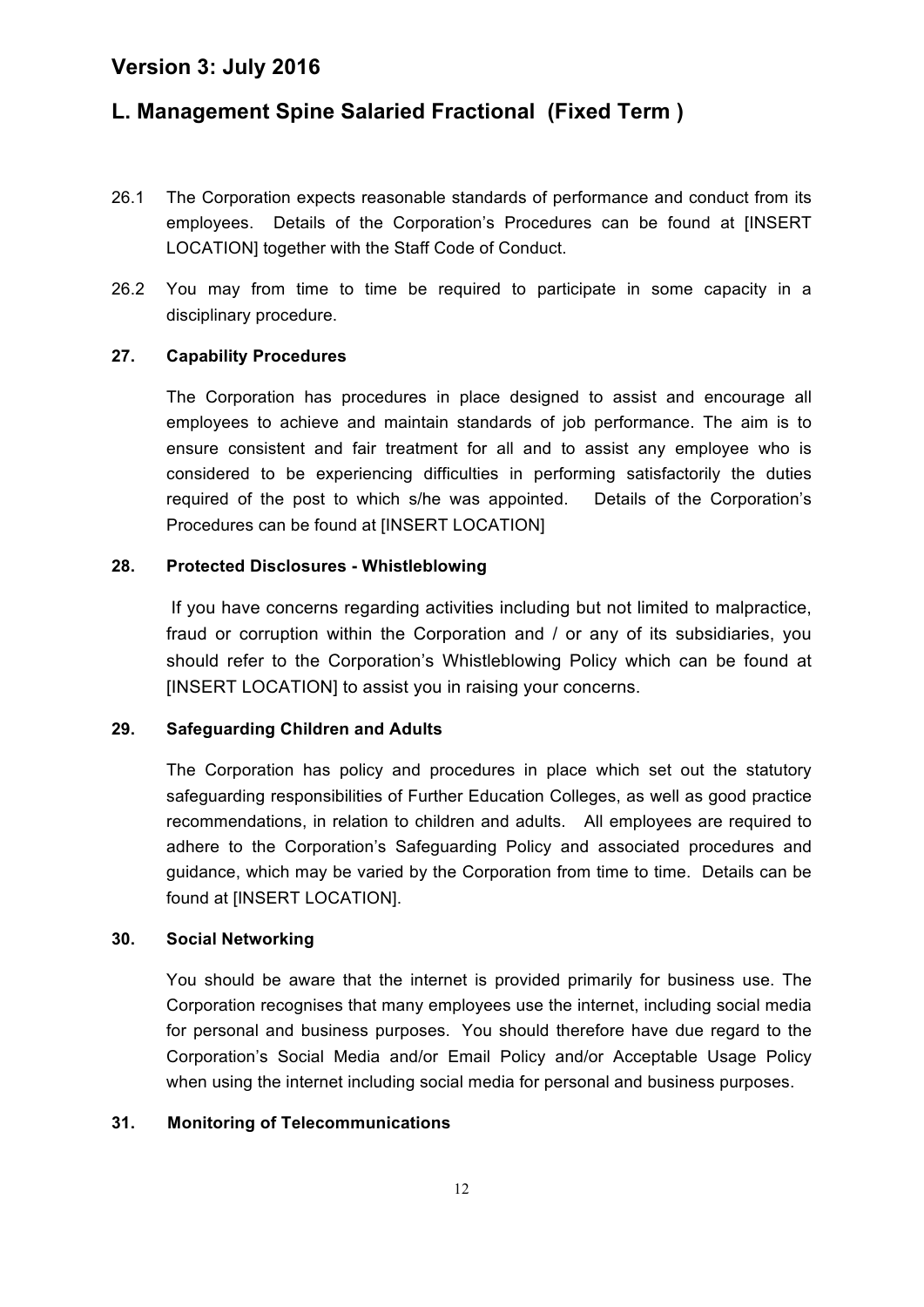### **L. Management Spine Salaried Fractional (Fixed Term )**

In accordance with the Corporation's policies, the Corporation has the right to monitor any and all aspects of its telephone and computer systems that are made available to you and to monitor, intercept and/or record any communications made by you, including any type of telephone, e-mail or Internet communications, for any purposes authorised under the Telecommunications (Lawful Business Practice) (Interception of Communications) Regulations 2000 and any amending or supplementary legislative or regulatory requirements.

#### **32. Criminal Acts**

In the event that you are under caution, arrested, charged with, and/or convicted of, a criminal act, you will advise the Corporation's Human Resources Department immediately. Failure to do so may result in disciplinary action.

#### **33. Anti-Bribery and Corruption**

- 33.1 Every employee and individual acting on the Corporation's behalf is responsible for maintaining the Corporation's reputation and for conducting their duties honestly and professionally. In accordance with this, you are required to adhere to the Corporation's Anti-Bribery Policy. Details can be found at [INSERT LOCATION].
- 33.2 You agree that you will report any suspicious conduct that may amount to a bribe being offered, promised, given, requested or accepted (either involving you or another employee or person acting for, or on behalf of, the Corporation) immediately to the relevant individuals within the Corporation in accordance with the Anti-Bribery Policy.

#### **34. Trade Union Membership**

- 34.1 You have the right to belong to a trade union of your choice. The following trade union[s] are currently recognised by the Corporation: [ENTER TU DETAILS AND RELEVANT BARGAINING GROUP].
- 34.2 The Corporation will provide information to the recognised trade unions to allow them to organise within the college. Your details will be provided unless you notify us, in writing that you do not wish your name to be provided**.**

#### **35. Termination of Employment**

- 35.1 After the successful completion of any probationary period, the Corporation may terminate your employment by giving you in writing whichever is the greater of:
	- (a) 3 months' notice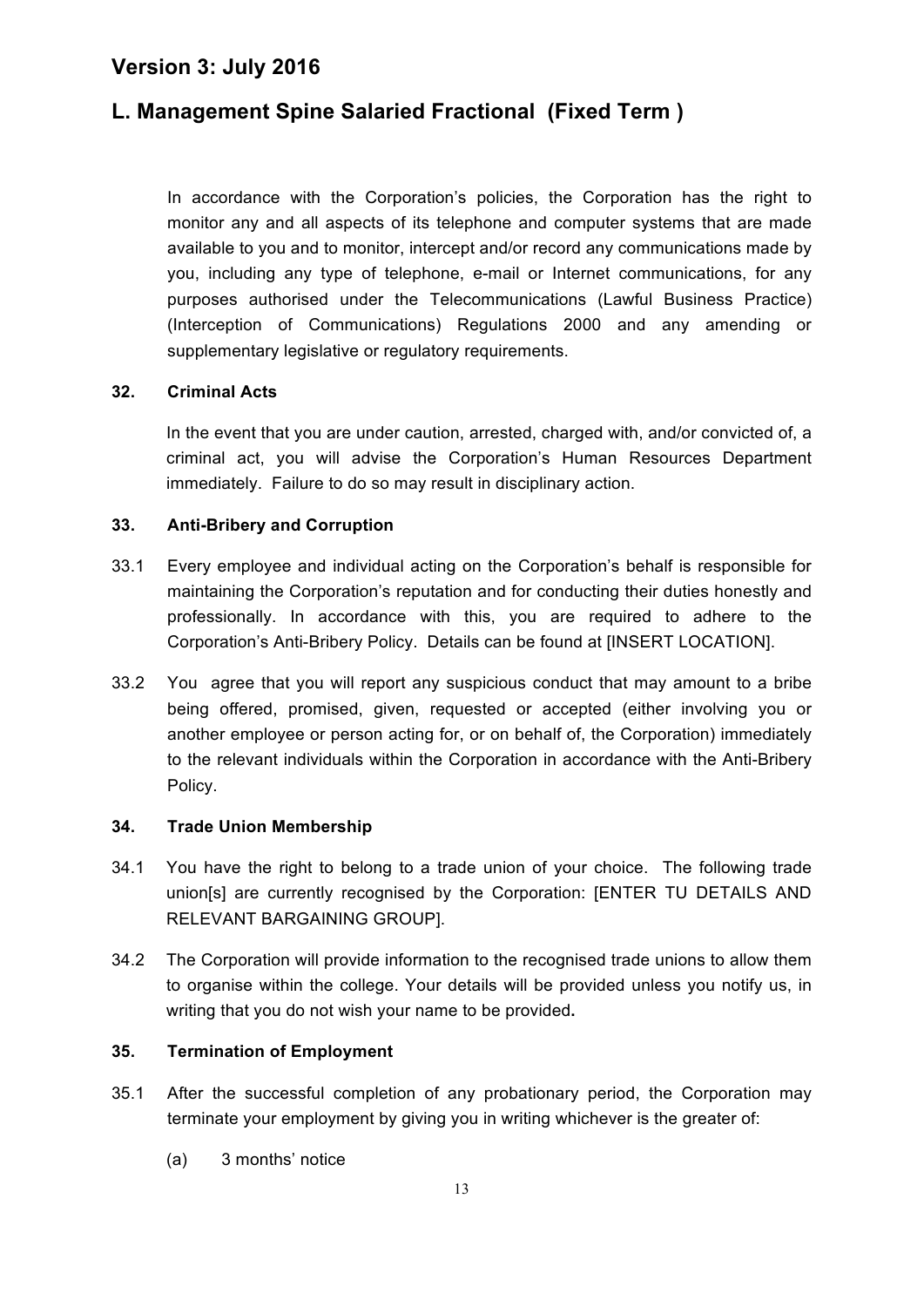# **L. Management Spine Salaried Fractional (Fixed Term )**

- (b) one weeks' notice for each year of service, up to a maximum of twelve weeks' notice.
- 35.2 You may terminate your employment at any time by giving the Corporation 3 months' notice in writing
- 35.3 The Corporation may terminate your employment without notice or without compensation in lieu of notice if you are found guilty of gross misconduct.
- 35.4 During any period of notice of termination (whether given by you or the Corporation), the Corporation shall be under no obligation to assign any duties to you and shall be entitled to exclude you from its premises ("garden leave"), although this will not affect your right to receive your normal salary and other contractual benefits. If you are required to take '"garden leave" during the notice period, Clause 21 shall continue to apply.
- 35.5 Your employment will terminate automatically upon the date specified in Clause 1.

#### **36. Return of Corporation Property**

- 36.1 Upon the termination of your employment (for whatever reason) you hereby agree to return to the Corporation all [documents, student work, IT equipment, books, office equipment, keys, security passes, credit cards, college car *– delete/amend as appropriate*] and any other property belonging to the Corporation. This includes all documents and information whether stored electronically or as hard copy.
- 36.2 All Corporation property must be returned no later than your last date of employment with the Corporation. You are also required to return to the Corporation any college property that may come into your possession after your employment ends.
- 36.3 It is your responsibility to return Corporation property. With reference to Clause 14, (Deductions) you hereby agree that any failure to return such property will entitle the Corporation to withhold the whole or any part of any wages due to you from the Corporation up to the second hand replacement cost of the non-returned property. The Corporation reserves the right to issue legal proceedings against you in the event that it is unable to recover, by way of a withholding of salary a sum representing up to the second hand replacement cost of the property which is unreturned.

#### **37. Collective Agreements**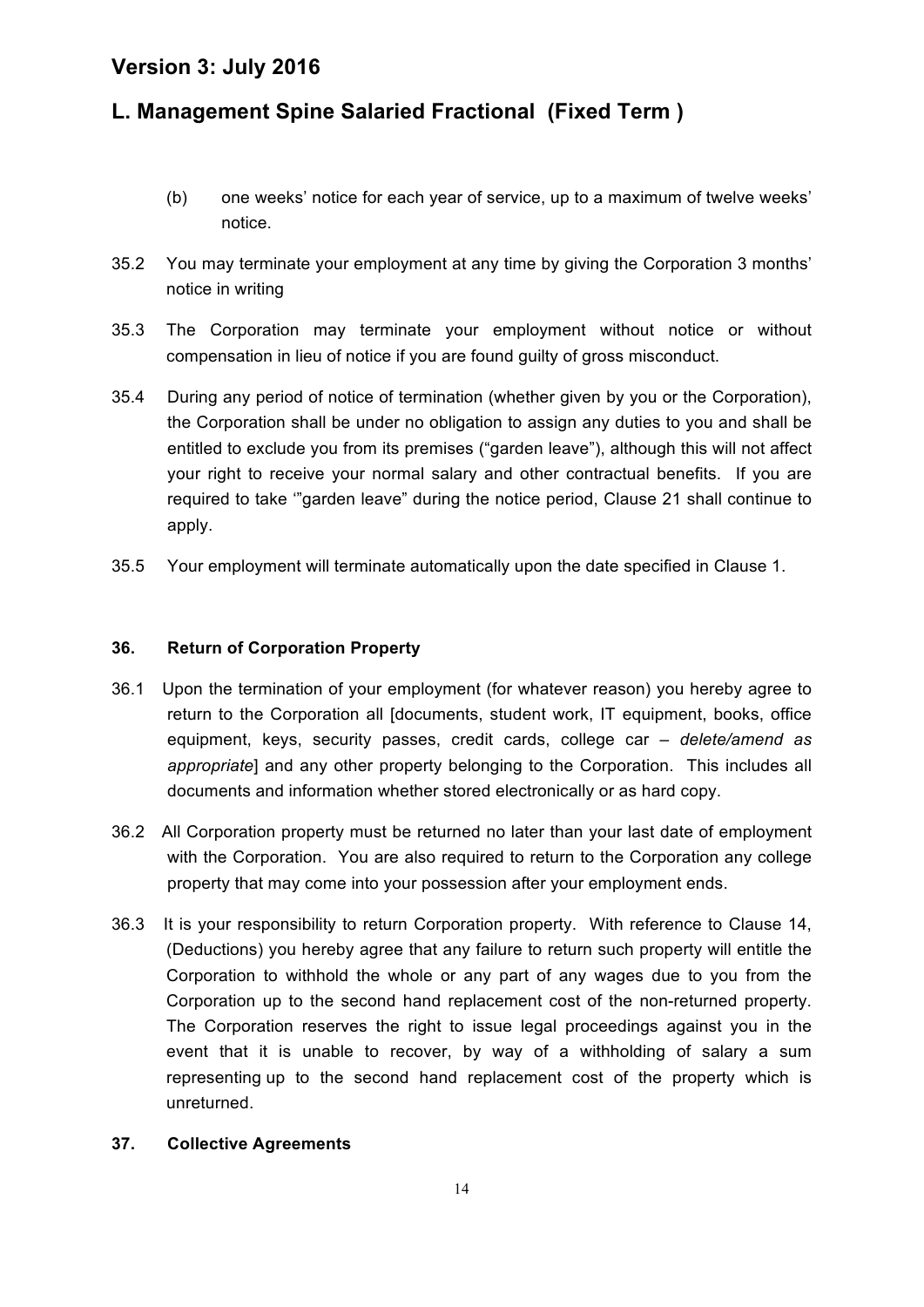# **L. Management Spine Salaried Fractional (Fixed Term )**

National collective agreements which are currently in existence (as set out in Appendix 1) are expressly incorporated into this contract. These agreements may be varied from time to time following negotiations with the recognised trade unions through the Wales Negotiations Committee Further Education (WNCFE).

#### **38. Prior and subsequent agreements**

- 38.1 This Contract of Employment and Collective Agreements listed in Appendix 1 are in substitution for any previous letters of appointment or contracts of employment.
- 38.2 Any changes in the terms and conditions of employment applicable to staff appointed by the Corporation on the terms and conditions set out herein, which may be agreed after the date of this Contract between the Corporation and any trade unions recognised by the Corporation in respect of such staff, shall be incorporated automatically into your Contract of Employment.
- 38.3 Any future national collective agreements reached after the date of this contract through the WNCFE will be expressly incorporated into this contract in accordance with the procedures set out in the National Recognition Agreement.

#### **39. Interpretation**

In this contract "Subsidiary" means any company, association, society or other entity directly or indirectly controlled by the College, for which purpose 'control' means either ownership of more than 50% of the voting share capital (or equivalent right of ownership) of such company, association, society or other entity or power to direct its policies and management whether by contract, statute or otherwise.

#### **40. Applicable Law**

English and Welsh law shall apply to this Contract and the parties to this Contract submit to the jurisdiction of the courts of England and Wales.

#### **41. Reporting cases of misconduct or professional incompetence**

41.1 It is a statutory requirement for the Corporation to refer information to the Disclosure and Barring Service when an employee has been removed from regulated activity because the Corporation believes s/he has engaged in relevant conduct, or posed a risk of harm to children or vulnerable adults, or when an employee leaves their post in circumstances where they would or might otherwise have been removed because they harmed, or posed a risk of harm to a child or vulnerable adult.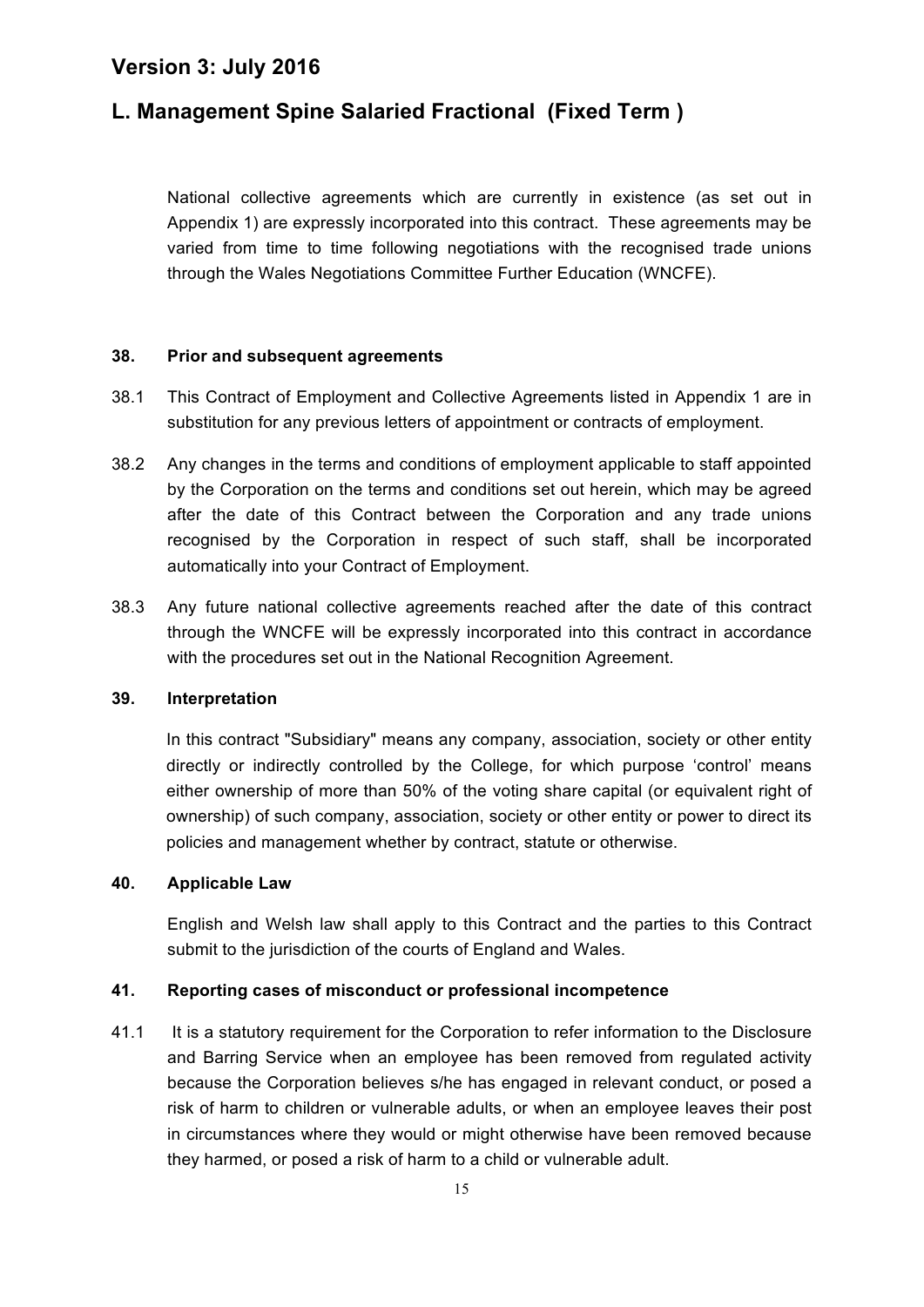# **L. Management Spine Salaried Fractional (Fixed Term )**

41.2 In accordance with the Education (Supply of Information) (Wales) Regulations 2009 the Corporation will report to the General Teaching Council for Wales (or any successor body formed to monitor professional standards within the FE Sector), cases of misconduct, professional incompetence or conviction of a relevant offence of a registered teacher or member of staff, which results in the Corporation ceasing to engage the services of the person.

#### **42. Education Workforce Council (EWC)**

You are required to be registered by the EWC. You are therefore subject to the rules and regulations of this body.

#### **43. Post Termination Restrictions**

Either :

There are no Post Termination Restrictions for this post.

OR

The Post Termination Restrictions are set out in Appendix 2.

#### **Declaration**

I hereby confirm my agreement to the terms and conditions set out above.

Signed : ............................................................. Date ………………………..

(Name of Employee)

Signed : ...........................................................… Date …………………………..

(For and on behalf of the Corporation)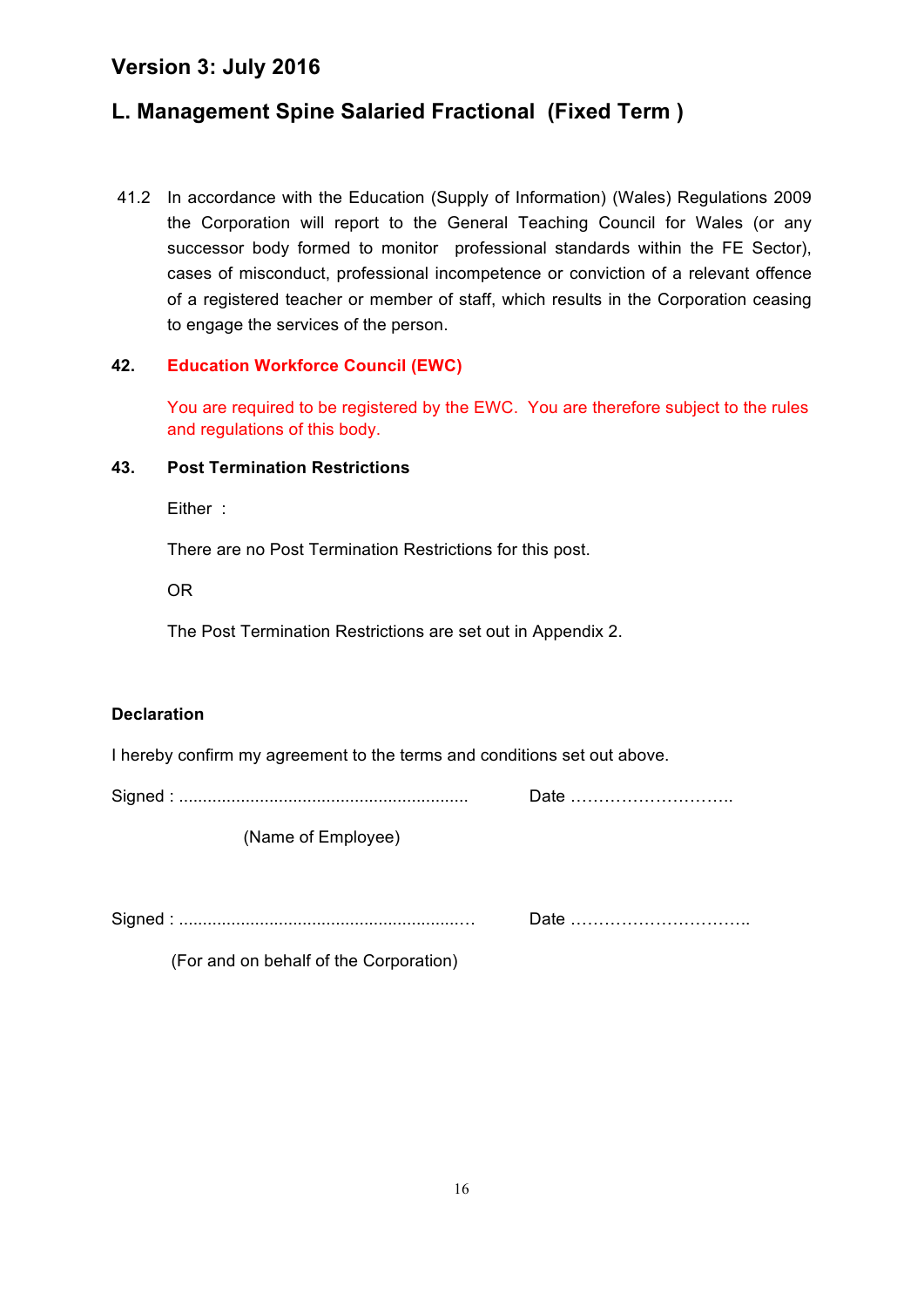# **L. Management Spine Salaried Fractional (Fixed Term )**

# **Appendix 1 – Collective Agreements**

None applicable**.**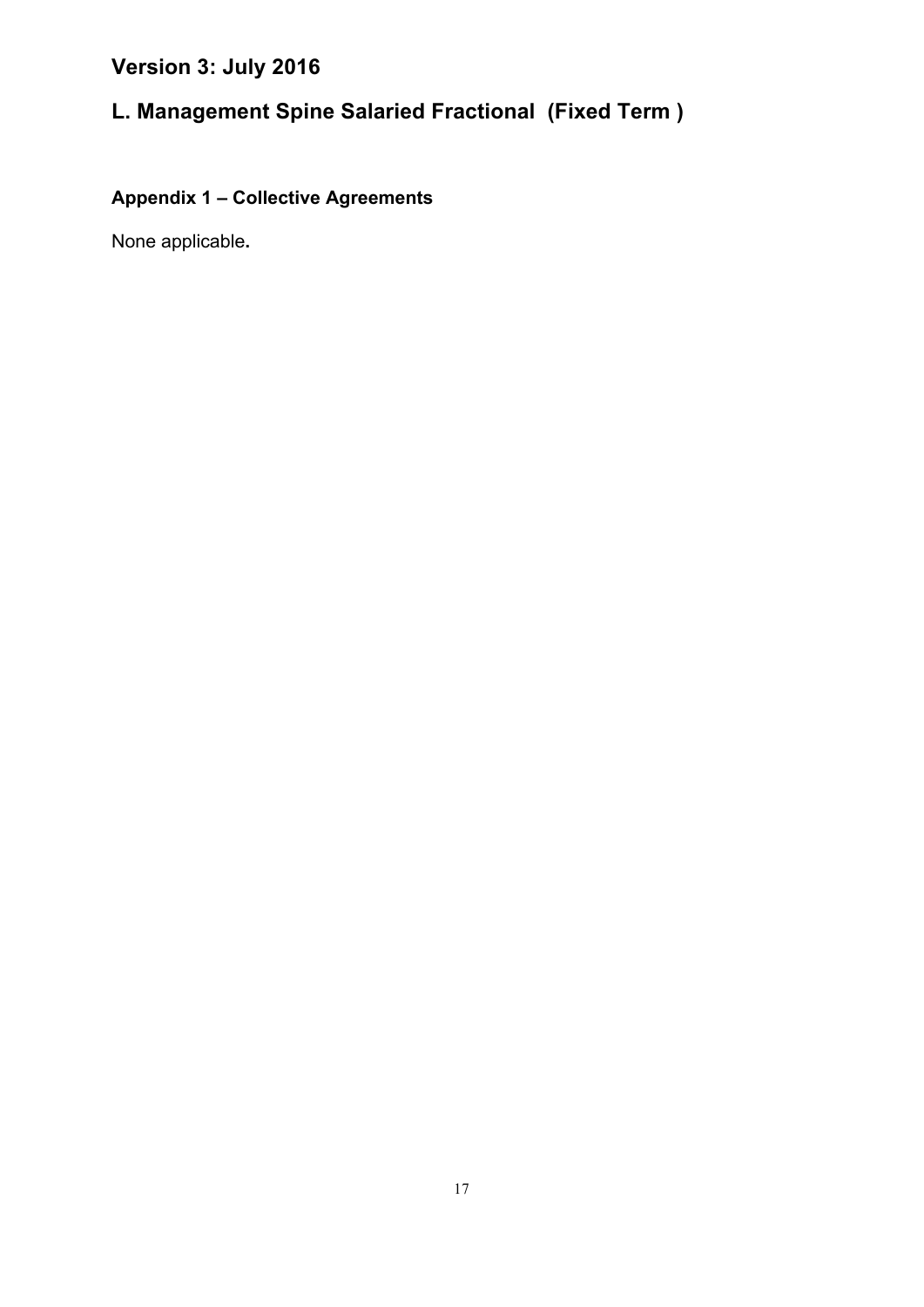# **L. Management Spine Salaried Fractional (Fixed Term )**

#### **Appendix 2**

#### **1 Post-termination Restrictions**

- 1.1 For the purposes of Clause 1.2 below, the following words shall have the following meanings:
	- (a) "Client" shall mean any person, corporation, company or other organisation to whom or which the Corporation supplied services during the twelve months preceding the Termination Date and with whom or which, during such period, you had personal dealings in the course of your employment but shall exclude any such person who was enrolled as a student on a publicly funded course with the Corporation and any such organisation which distributes public funds for education and training purposes;
	- (b) "Restricted Services" shall mean any services which are the same as or similar to any services supplied by the Corporation with which your duties were concerned or for which you were responsible during the twelve months immediately preceding the Termination Date;
	- (c) "Termination Date" shall mean the date of termination of your employment.
- 1.2 You hereby undertake that you will not during a period of twelve months immediately following the Termination Date without the prior written consent of the Corporation whether by yourself, through your employees or agents or otherwise howsoever and whether on your own behalf or on behalf of any other person, corporation, company or other organisation, directly or indirectly:
	- (a) solicit business from or canvass any Client if such solicitation or canvassing is in respect of Restricted Services;
	- (b) supply Restricted Services to any Client;
	- (c) solicit or induce or endeavour to solicit or induce any person who is on the Termination Date employed by the Corporation in a managerial capacity or as a member of its academic staff to cease working for or providing services to the Corporation, whether or not any such person would thereby commit a breach of contract;
	- (d) employ or otherwise engage in the supply of Restricted Services to any Client any person who is on the Termination Date, or was during the twelve months preceding the Termination Date, employed by the Corporation in a managerial capacity or as a member of its academic staff.